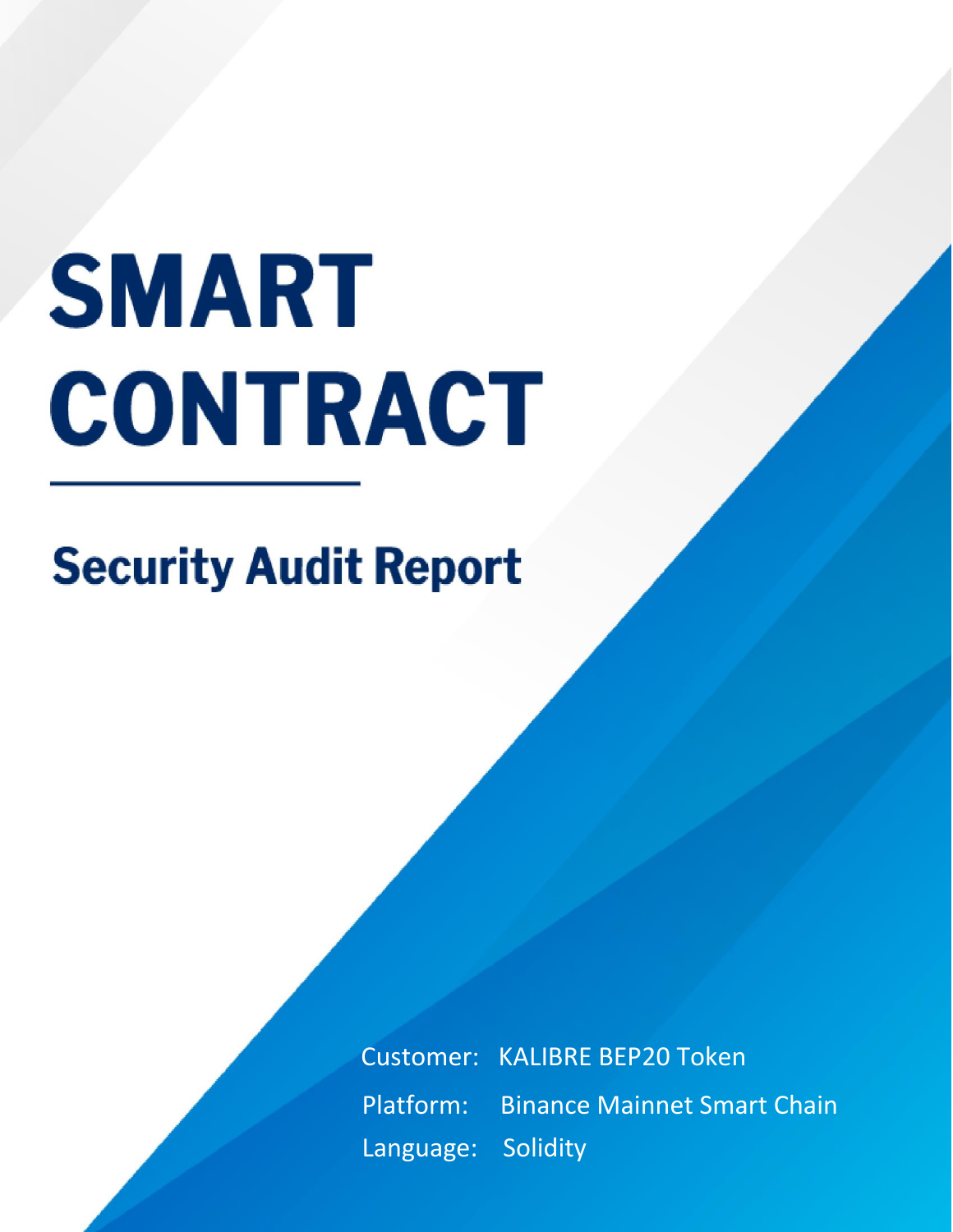# **Contents**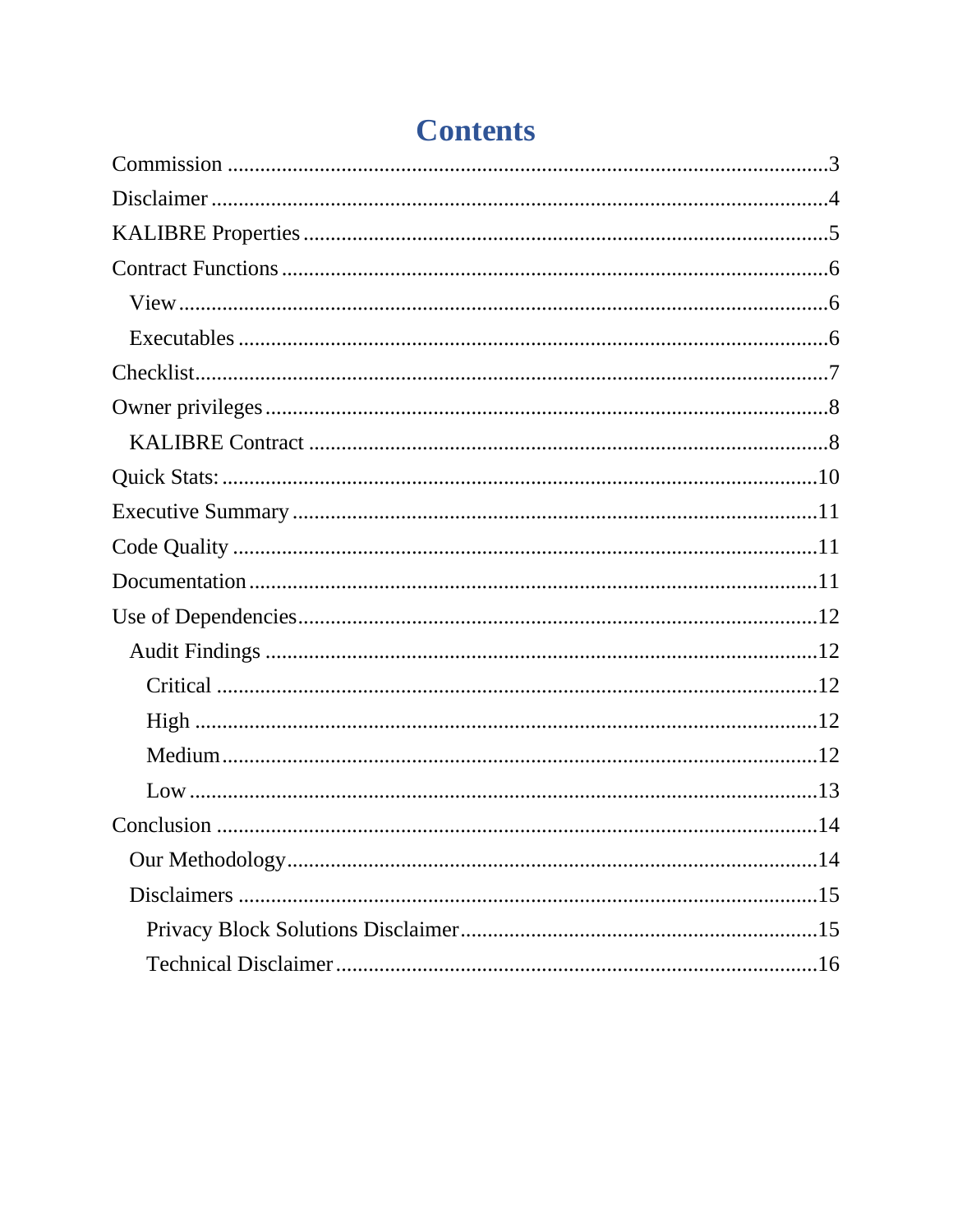## **Commission**

<span id="page-2-0"></span>

| <b>Audited Project</b>  | <b>KALIBRE BEP20 Token</b>                 |
|-------------------------|--------------------------------------------|
| <b>Contract Address</b> | 0x708758d4d991AA4dC2E0c09171C42EEd75f20C17 |
| <b>Blockchain</b>       | <b>Binance Mainnet Smart Chain</b>         |

Block Solutions was commissioned by KALIBRE BEP20 Token owners to perform an audit of their main smart contract. The purpose of the audit was to achieve the following:

- Ensure that the smart contract functions as intended.
- Identify potential security issues with the smart contract.

The information in this report should be used to understand the risk exposure of the smart contract, and as a guide to improve the security posture of the smart contract by remediating the issues that were identified.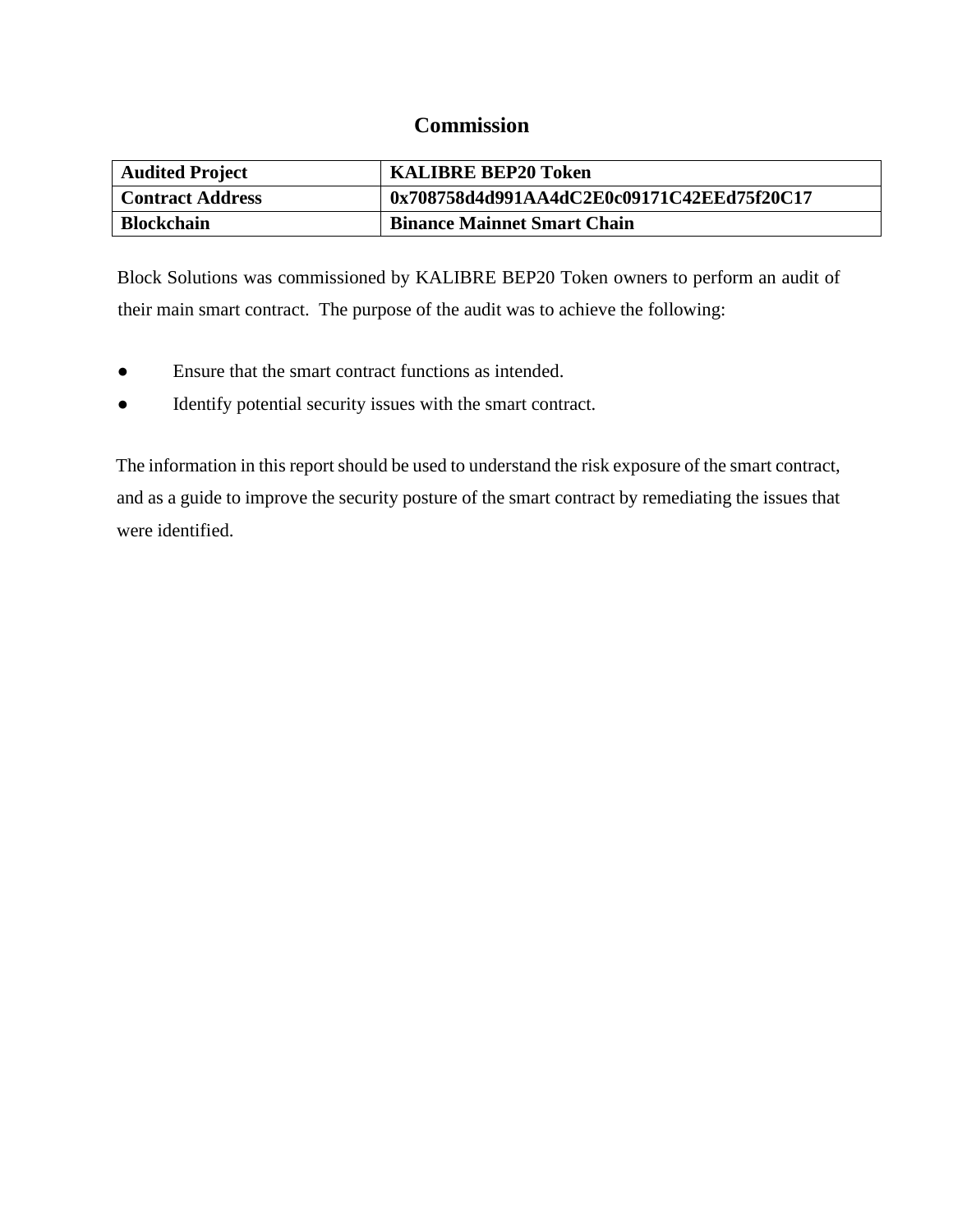#### **Disclaimer**

<span id="page-3-0"></span>This is a limited report on our finding based on our analysis, in accordance with good industry practice as at the date of this report, in relation to cybersecurity vulnerabilities and issues in the framework and algorithms based on smart contracts, the details of which are set out in this report. In order to get a full view of our analysis, it is crucial for you to read the full report. While we have done our best in conducting our analysis and producing this report, it is important to note that you should not rely on this report and cannot claim against us on the basis of what it says or doesn't say, or how we produced it, and it is important for you to conduct your own independent investigations before making any decisions. We go into more detail on this in the disclaimer below please make sure to read it in full.

**DISCLAIMER:** By reading this report or any part of it, you agree to the terms of this disclaimer. If you do not agree to the terms, then please immediately cease reading this report, and delete and destroy any and all copies of this report downloaded and/or printed by you. This report is provided for information purposes only and on a non-reliance basis, and does not constitute investment advice. No one shall have any right to rely on the report or its contents, and Block Solution and its affiliates (including holding companies, shareholders, subsidiaries, employees, directors, officers and other representatives) (Block Solution) owe no duty of care towards you or any other person, nor does Block Solution make any warranty or representation to any person on the accuracy or completeness of the report. The report is provided "as is", without any conditions, warranties or other terms of any kind except as set out in this disclaimer, and Block Solution hereby excludes all representations, warranties, conditions and other terms (including, without limitation, the warranties implied by law of satisfactory quality, fitness for purpose and the use of reasonable care and skill) which, but for this clause, might have effect in relation to the report. Except and only to the extent that it is prohibited by law, Block Solution hereby excludes all liability and responsibility, and neither you nor any other person shall have any claim against Block Solution, for any amount or kind of loss or damage that may result to you or any other person (including without limitation, any direct, indirect, special, punitive, consequential or pure economic loss or damages, or any loss of income, profits, goodwill, data, contracts, use of money, or business interruption, and whether in delict, tort (including without limitation negligence), contract, breach of statutory duty, misrepresentation (whether innocent or negligent) or otherwise under any claim of any nature whatsoever in any jurisdiction) in any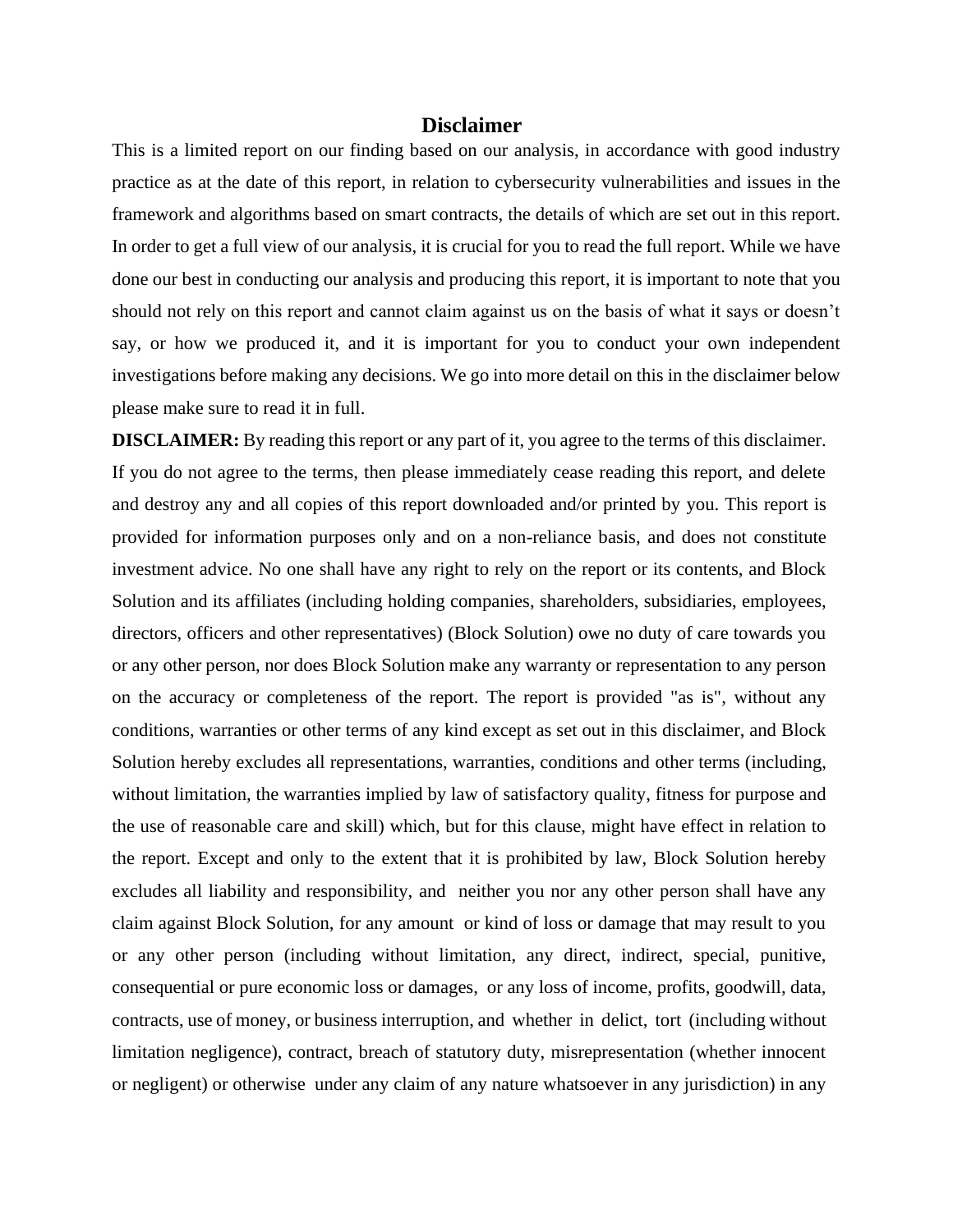way arising from or connected with this report and the use, inability to use or the results of use of this report, and any reliance on this report. The analysis of the security is purely based on the smart contracts alone. No applications or operations were reviewed for security.

<span id="page-4-0"></span>

| Contract name                       | <b>KALIBRE</b>                             |
|-------------------------------------|--------------------------------------------|
| Total supply                        | 33000000                                   |
| Symbol                              | <b>KALI</b>                                |
| Decimals                            | 18                                         |
| <b>Token Holders</b>                | 12                                         |
| Top 100 holder's dominance          | 100%                                       |
| Contract's current owner<br>address | 0x57632beFA7c4B574370a5Fea3996BfB347Cf5E3C |
| Contract deployer address           | 0x57632beFA7c4B574370a5Fea3996BfB347Cf5E3C |
| <b>Contract Address</b>             | 0x708758d4d991AA4dC2E0c09171C42EEd75f20C17 |

# **KALIBRE Properties**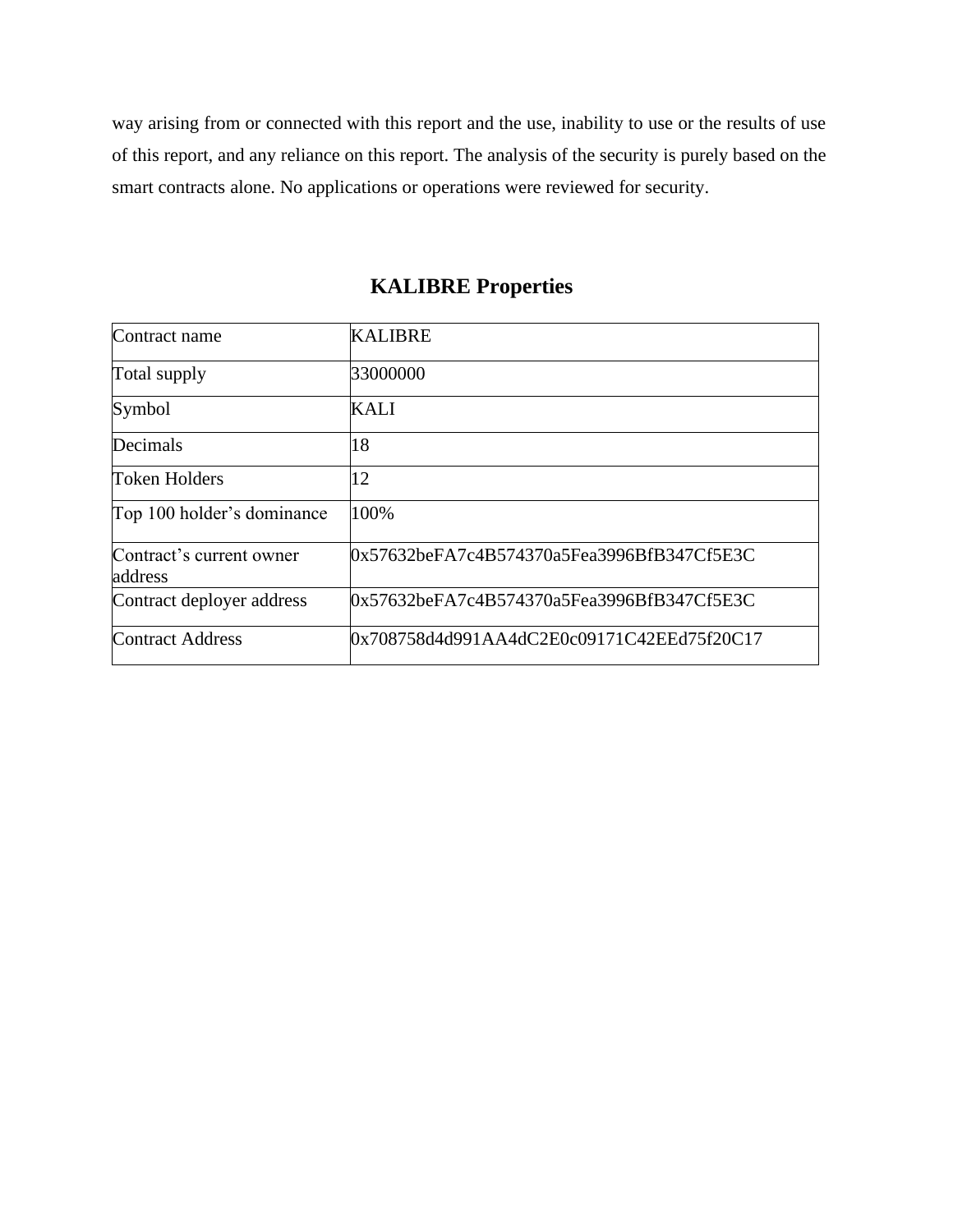# **Contract Functions**

#### <span id="page-5-1"></span><span id="page-5-0"></span>**View**

- i. function totalSupply() public constant returns (uint)
- ii. function balanceOf(address tokenOwner) public constant returns (uint balance)
- iii. function allowance(address tokenOwner, address spender) public constant returns (uint remaining)

#### <span id="page-5-2"></span>**Executables**

- i. function approve(address spender, uint tokens) public returns (bool success)
- ii. function transferFrom(address from, address to, uint tokens) public returns (bool success)
- iii. function approve(address spender, uint tokens) public returns (bool success)
- iv. function approveAndCall(address spender, uint tokens, bytes data) public returns (bool success)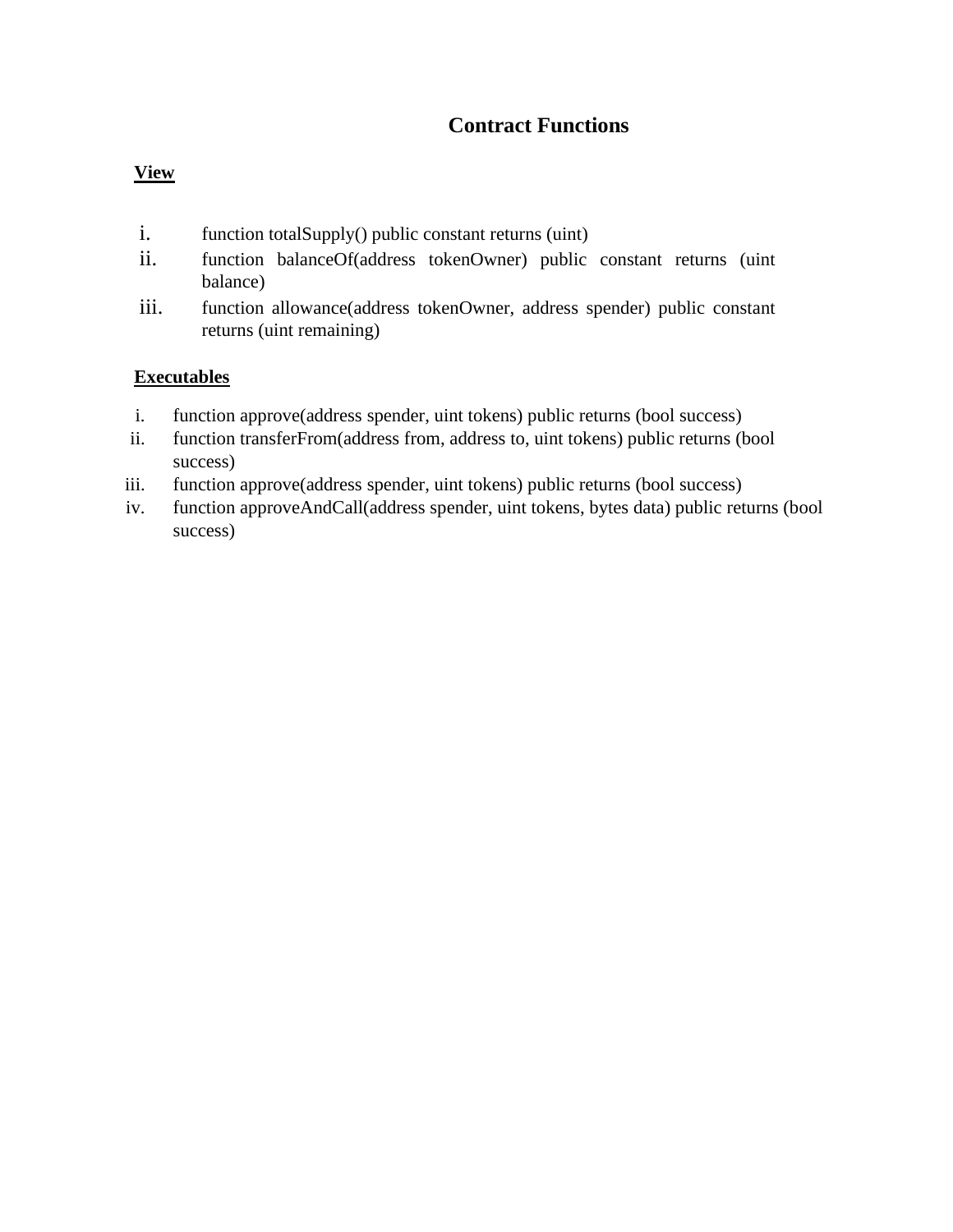# **Checklist**

<span id="page-6-0"></span>

| Compiler errors.                  | Passed              |
|-----------------------------------|---------------------|
| Possible delays in data delivery. | Passed              |
| Timestamp dependence.             | <b>Low Severity</b> |
| Integer Overflow and Underflow.   | Passed              |
| Race Conditions and Reentrancy.   | Passed              |
| DoS with Revert.                  | Passed              |
| DoS with block gas limit.         | Passed              |
| Methods execution permissions.    | Passed              |
| Economy model of the contract.    | Passed              |
| Private user data leaks.          | Passed              |
| Malicious Events Log.             | Passed              |
| Scoping and Declarations.         | Passed              |
| Uninitialized storage pointers.   | Passed              |
| Arithmetic accuracy.              | Passed              |
| Design Logic.                     | Passed              |
| Impact of the exchange rate.      | Passed              |
| Oracle Calls.                     | Passed              |
| Cross-function race conditions.   | Passed              |
| Fallback function security.       | Passed              |
| Front Running.                    | Passed              |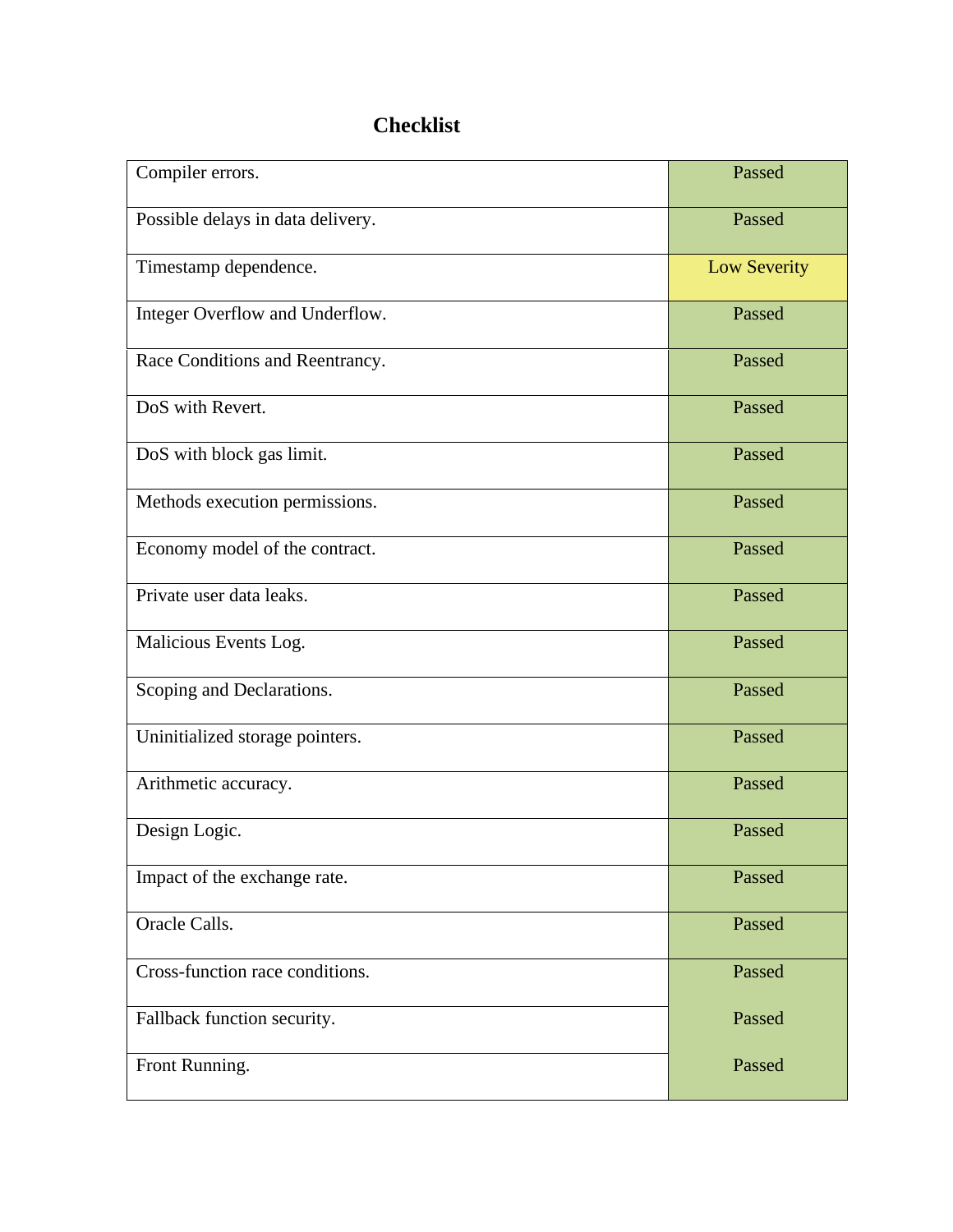| Safe Open Zeppelin contracts and implementation usage. | Passed      |
|--------------------------------------------------------|-------------|
| Whitepaper-Website-Contract correlation.               | Not Checked |

# **Owner privileges**

# <span id="page-7-1"></span><span id="page-7-0"></span>**KALIBRE Contract**

.

function will transfer token for a specified address. recipient is the address to transfer' to. amount is the amount to be transferred. Owner's account must have sufficient balance to transfer



Token owner can approve for spender to transferFrom(...) tokens from the token owner's account. The spender contract function receiveApproval(...) is then executed.



Transfer tokens from the "from" account to the "to" account. The calling account must already have sufficient tokens approved for spending from the "from" account and "From" account must have sufficient balance to transfer." Spender" must have sufficient allowance to transfer.

```
function transferFrom(address from, address to, uint tokens) public returns (bool success) {
 balances[from] = safeSub(balances[from], tokens);
 allowed[from][msg.sender] = safeSub(allowed[from][msg.sender], tokens);
balances [to] = safeAdd(balance [to], tokens);emit Transfer(from, to, tokens);
 return true;
```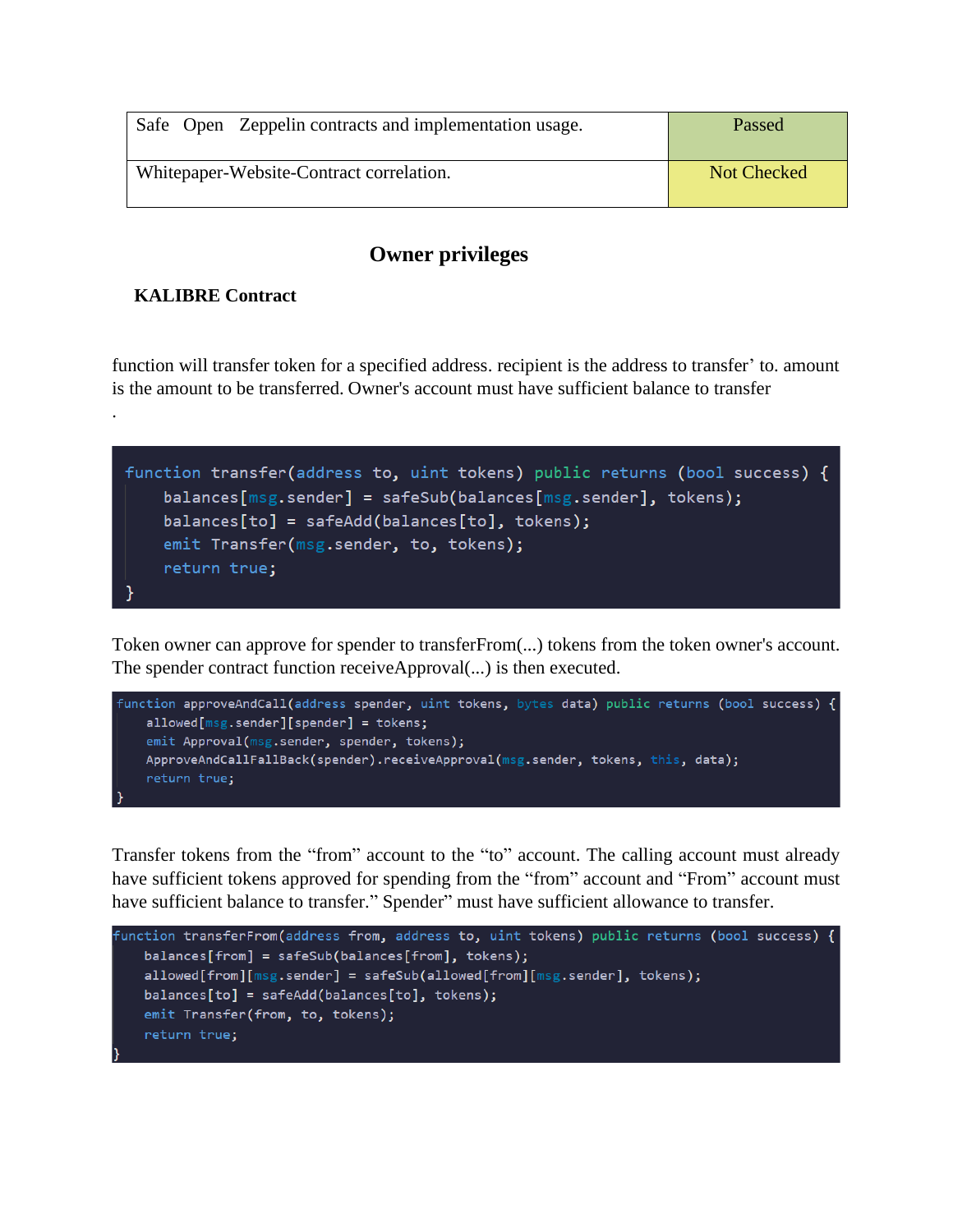Approve the passed address to spend the specified number of tokens on behalf of msg. sender. "spender" is the address which will spend the funds. "tokens" the number of tokens to be spent. Beware that changing an allowance with this method brings the risk that someone may use both the old and the new allowance by unfortunate transaction ordering. One possible solution to mitigate this race condition is to first reduce the spender's allowance to 0 and set the desired value afterwards.

<https://github.com/ethereum/EIPs/blob/master/EIPS/eip-20-token-standard.md> recommends that there are no checks for the approval double-spend attack as this should be implemented in user interfaces.

```
function approve(address spender, uint tokens) public returns (bool success) {
allowed[msg.sender][spender] = tokens;emit Approval(msg.sender, spender, tokens);
return true;
```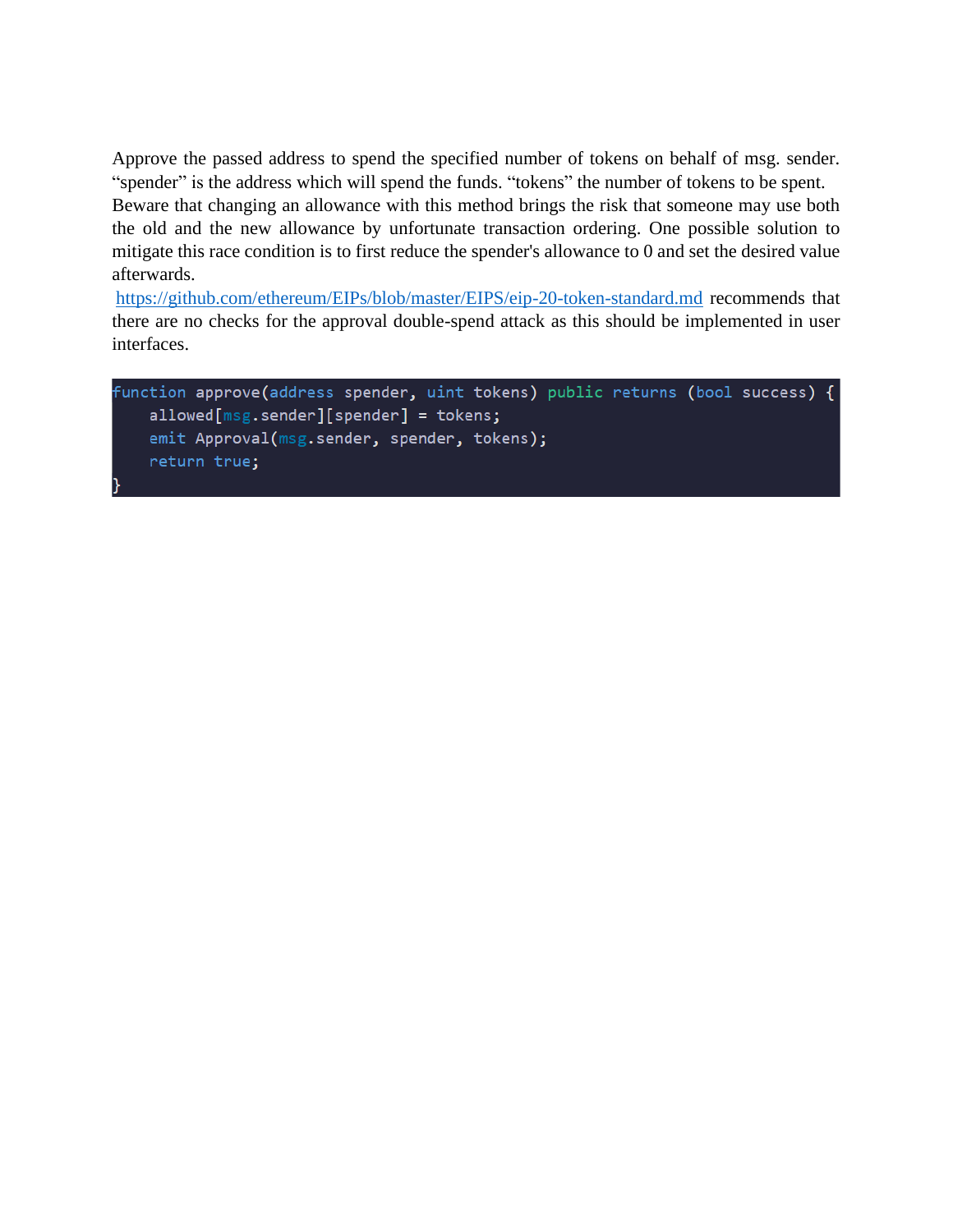# **Quick Stats:**

<span id="page-9-0"></span>

| <b>Main Category</b>    | <b>Subcategory</b>                            | <b>Result</b> |
|-------------------------|-----------------------------------------------|---------------|
| Contract<br>Programming | Solidity version not specified                | Passed        |
|                         | Solidity version too old                      | Passed        |
|                         | Integer overflow/underflow                    | Passed        |
|                         | Function input parameters lack of check       | Passed        |
|                         | Function input parameters check bypass        | Passed        |
|                         | Function access control lacks management      | Passed        |
|                         | Critical operation lacks event log            | Passed        |
|                         | Human/contract checks bypass                  | Passed        |
|                         | Random number generation/use vulnerability    | N/A           |
|                         | <b>Fallback function misuse</b>               | N/A           |
|                         | Race condition                                | Passed        |
|                         | Logical vulnerability                         | Passed        |
|                         | Other programming issues                      | Passed        |
| Code<br>Specification   | Visibility not explicitly declared            | Passed        |
|                         | Var. storage location not explicitly declared | Passed        |
|                         | Use keywords/functions to be deprecated       | Passed        |
|                         | Other code specification issues               | Passed        |
| Gas Optimization        | Assert () misuse                              | Passed        |
|                         | High consumption 'for/while' loop             | Passed        |
|                         | High consumption 'storage' storage            | Passed        |
|                         | "Out of Gas" Attack                           | Passed        |
| <b>Business Risk</b>    | The maximum limit for mintage not set         | Passed        |
|                         | "Short Address" Attack                        | Passed        |
|                         | "Double Spend" Attack                         | Passed        |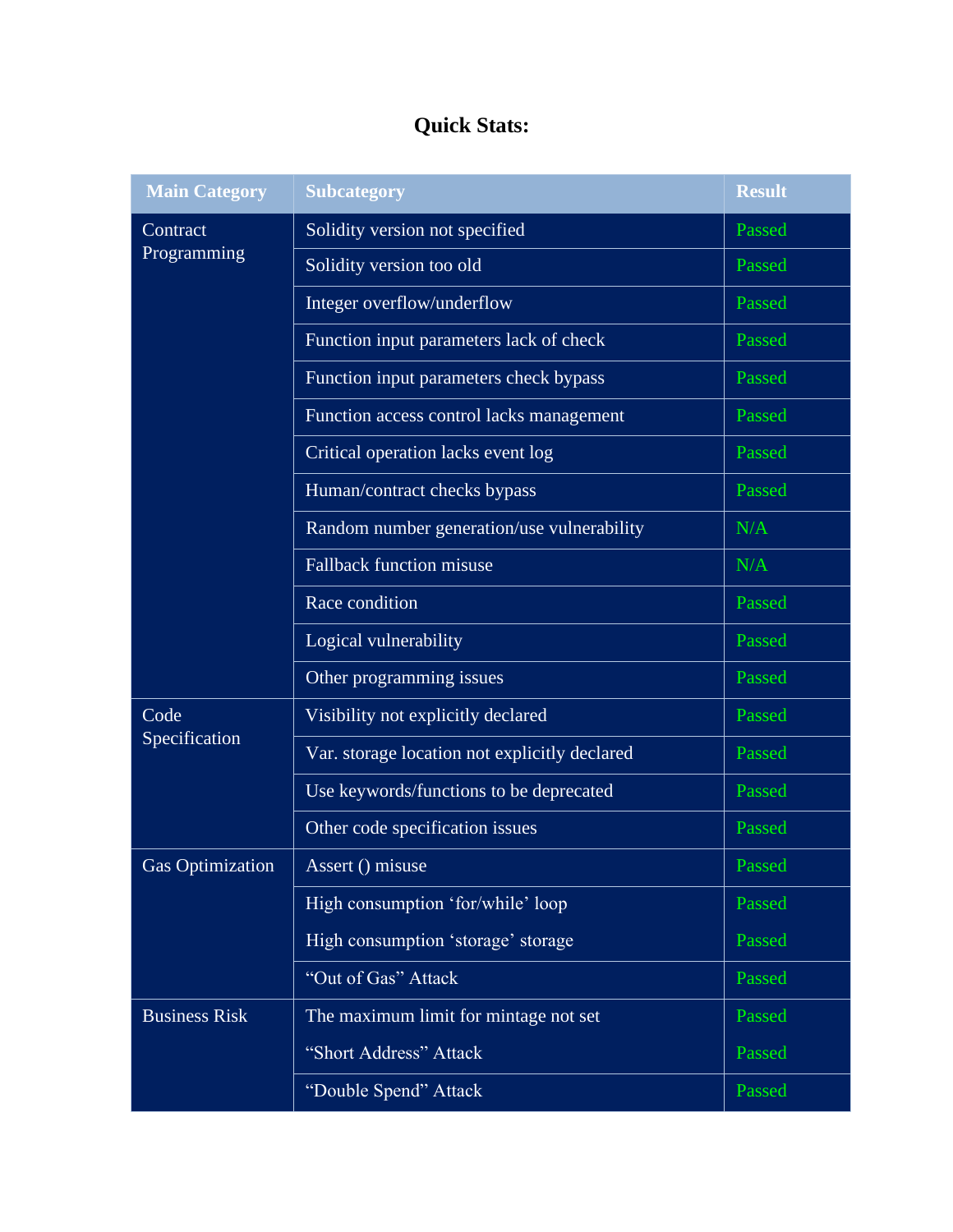# **Overall Audit Result: PASSED**

# <span id="page-10-0"></span>**Executive Summary**

According to the standard audit assessment, Customer`s solidity smart contract is Well-secured. Again, it is recommended to perform an Extensive audit assessment to bring a more assured conclusion.



We used various tools like Mythril, Slither and Remix IDE. At the same time this finding is based on critical analysis of the manual audit.

All issues found during automated analysis were manually reviewed and applicable vulnerabilities are presented in the Quick Stat section.

We found 0 critical, 0 high, 0 medium and 1 low level issues.

# <span id="page-10-1"></span>**Code Quality**

The KALIBRE BEP20 Token protocol consists of one smart contract. It has other inherited contracts like ERC20Interface, SafeMath. These are compact and well written contracts. Libraries used in KALIBRE BEP20 Token are part of its logical algorithm. They are smart contracts which contain reusable code. Once deployed on the blockchain (only once), it is assigned a specific address and its properties / methods can be reused many times by other contracts in protocol. The BLOCKSOLUTIONS team has **not** provided scenario and unit test scripts, which would help to determine the integrity of the code in an automated way.

Overall, the code is not commented. Commenting can provide rich documentation for functions, return variables and more.

# <span id="page-10-2"></span>**Documentation**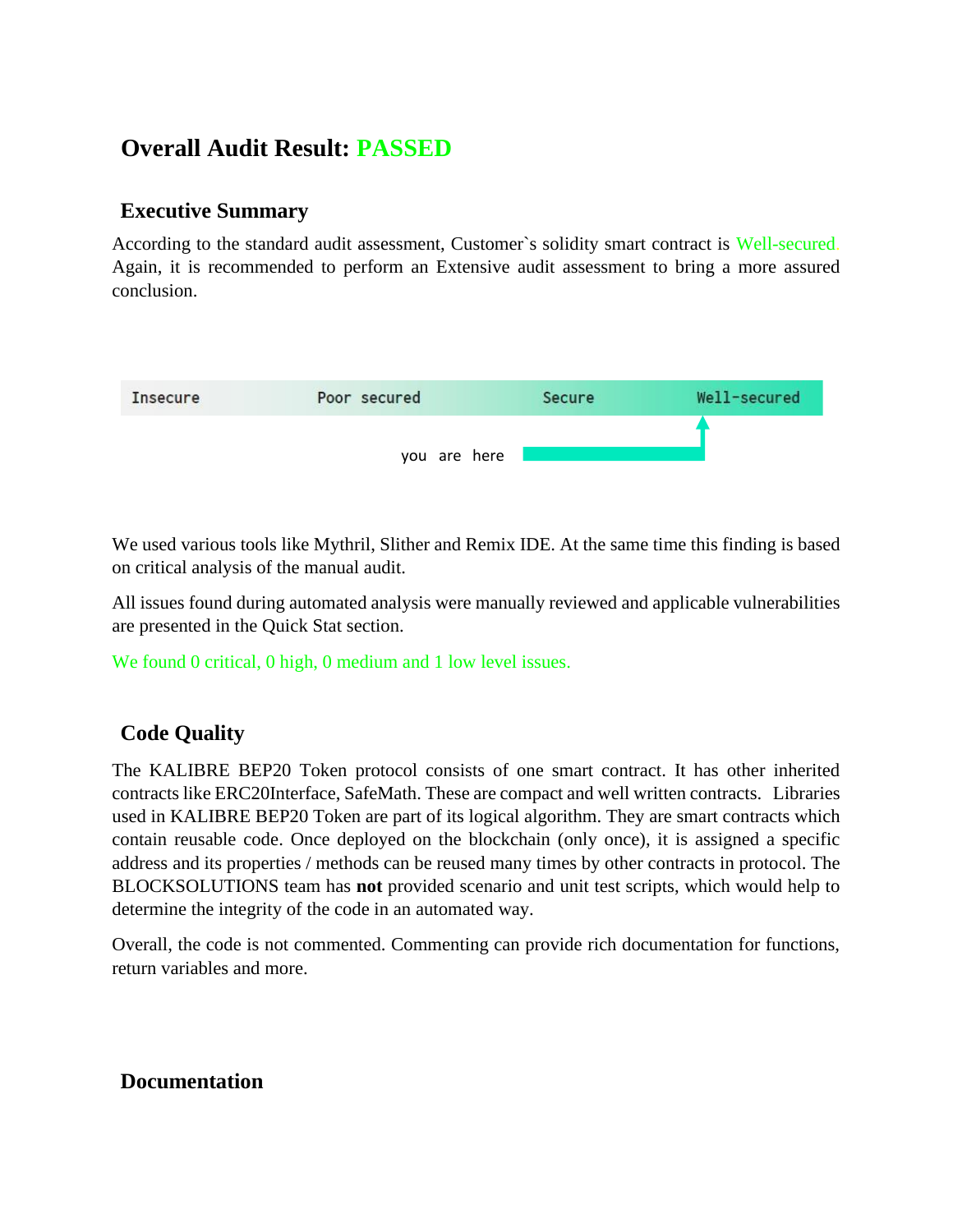As mentioned above, it's recommended to write comments in the smart contract code, so anyone can quickly understand the programming flow as well as complex code logic. We were given a KALIBRE BEP20 Token smart contract code in the form of File.

# <span id="page-11-0"></span>**Use of Dependencies**

As per our observation, the libraries are used in this smart contract infrastructure that are based on well-known industry standard open-source projects. And even core code blocks are written well and systematically. This smart contract does not interact with other external smart contracts.

| <b>Risk Level</b>                                              | <b>Description</b>                                                                                                                                                            |
|----------------------------------------------------------------|-------------------------------------------------------------------------------------------------------------------------------------------------------------------------------|
| <b>Critical</b>                                                | Critical vulnerabilities are usually straightforward to<br>exploit and can lead to token loss etc.                                                                            |
| <b>High</b>                                                    | High-level vulnerabilities are difficult to exploit;<br>however, they also have significant impact on smart contract<br>execution, e.g. public access to crucial<br>functions |
| <b>Medium</b>                                                  | Medium-level vulnerabilities are important to fix; however, they<br>can't lead to tokens lose                                                                                 |
| Low                                                            | Low-level vulnerabilities are mostly related to<br>outdated, unused etc. code snippets, that can't have<br>significant impact on execution                                    |
| <b>Lowest / Code</b><br><b>Style / Best</b><br><b>Practice</b> | Lowest-level vulnerabilities, code style violations<br>and info statements can't affect smart contract<br>execution and can be ignored.                                       |

# <span id="page-11-1"></span>**Audit Findings**

<span id="page-11-2"></span>**Critical** 

No critical severity vulnerabilities were found.

<span id="page-11-3"></span>High

No high severity vulnerabilities were found.

<span id="page-11-4"></span>Medium

No Medium severity vulnerabilities were found.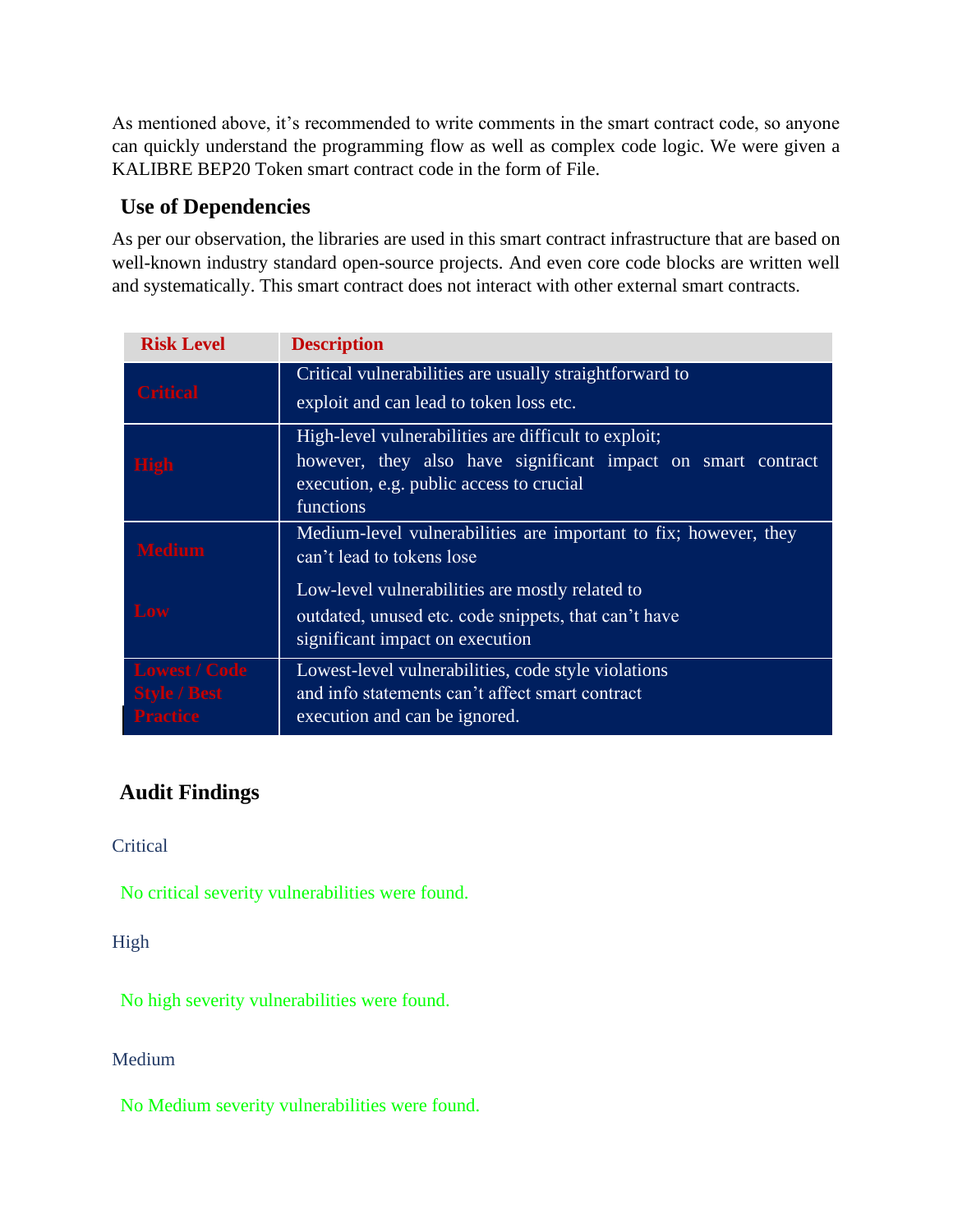<span id="page-12-0"></span>Low

(1) Compiler version can be upgraded.



Although this does not raise any security vulnerability, using the latest compiler version can help to prevent any compiler level bugs.

(2) Approve ()

Approve the passed address to spend the specified number of tokens on behalf of msg. sender. "spender" is the address which will spend the funds. "amount" the number of tokens to be spent. Beware that changing an allowance with this method brings the risk that someone may use both the old and the new allowance by unfortunate transaction ordering. One possible solution to mitigate this race condition is to first reduce the spender's allowance to 0 and set the desired value afterwards.

<https://github.com/ethereum/EIPs/blob/master/EIPS/eip-20-token-standard.md> recommends that there are no checks for the approval double-spend attack as this should be implemented in user interfaces.

```
function approve(address spender, uint tokens) public returns (bool success) {
allowed[msg.sender][spender] = tokens;emit Approval(msg.sender, spender, tokens);
 return true;
```
Solution: This issue is acknowledged.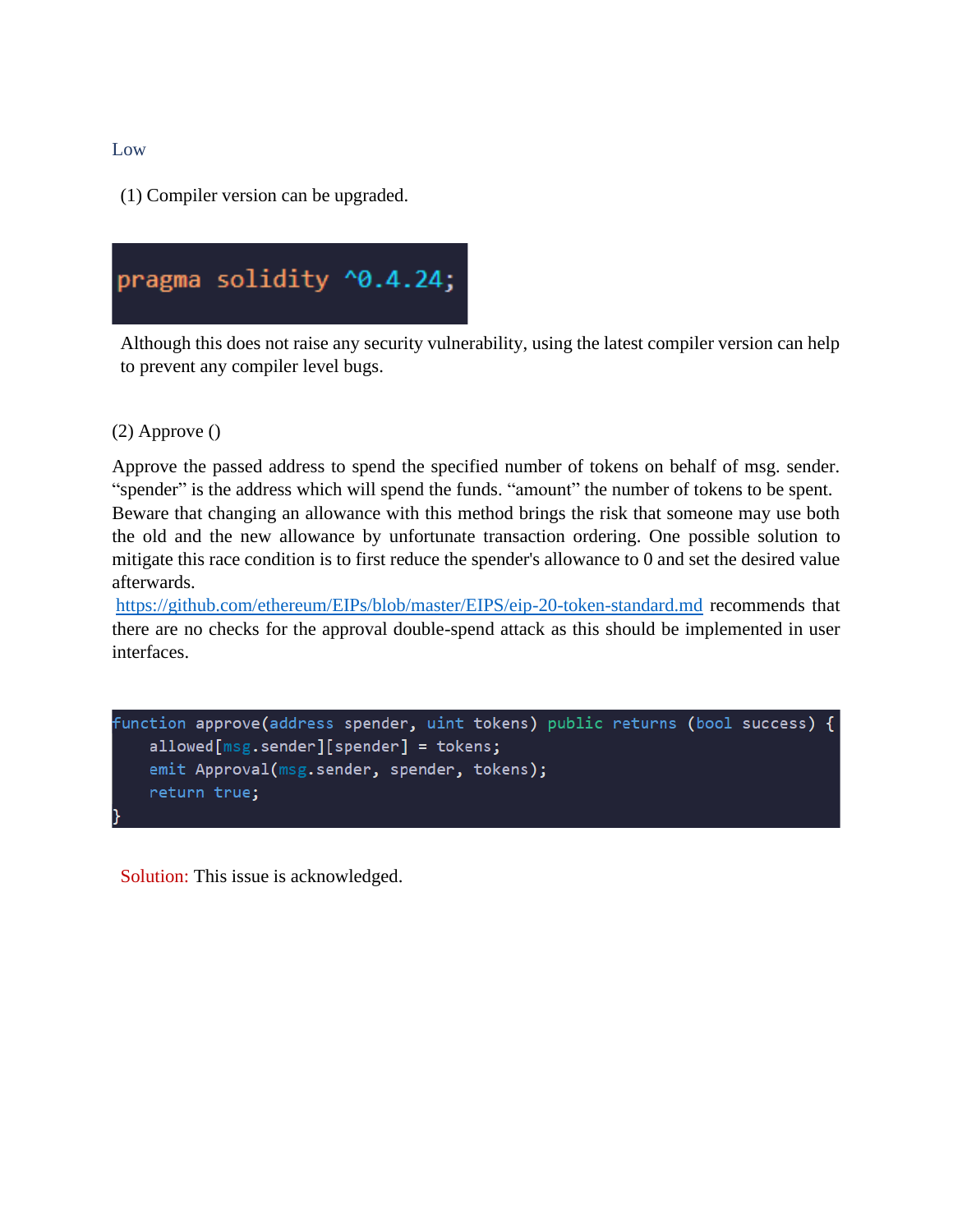# **Conclusion**

<span id="page-13-0"></span>The Smart Contract code passed the audit successfully on the Binance Mainnet with some considerations to take. There were two low severity warnings raised meaning that they should be taken into consideration but if the confidence in the owner is good, they can be dismissed. The last change is advisable in order to provide more security to new holders. Nonetheless this is not necessary if the holders and/or investors feel confident with the contract owners. We were given a contract code. And we have used all possible tests based on given objects as files. So, it is good to go for production.

Since possible test cases can be unlimited for such extensive smart contract protocol, hence we provide no such guarantee of future outcomes. We have used all the latest static tools and manual observations to cover maximum possible test cases to scan everything. Smart contracts within the scope were manually reviewed and analyzed with static analysis tools. Smart Contract's high-level description of functionality was presented in Quick Stat section of the report.

Audit report contains all found security vulnerabilities and other issues in the reviewed code.

Security state of the reviewed contract is "Well Secured".

# <span id="page-13-1"></span>**Our Methodology**

We like to work with a transparent process and make our reviews a collaborative effort. The goals of our security audits are to improve the quality of systems we review and aim for sufficient remediation to help protect users. The following is the methodology we use in our security audit process.

### **Manual Code Review:**

In manually reviewing all of the code, we look for any potential issues with code logic, error handling, protocol and header parsing, cryptographic errors, and random number generators. We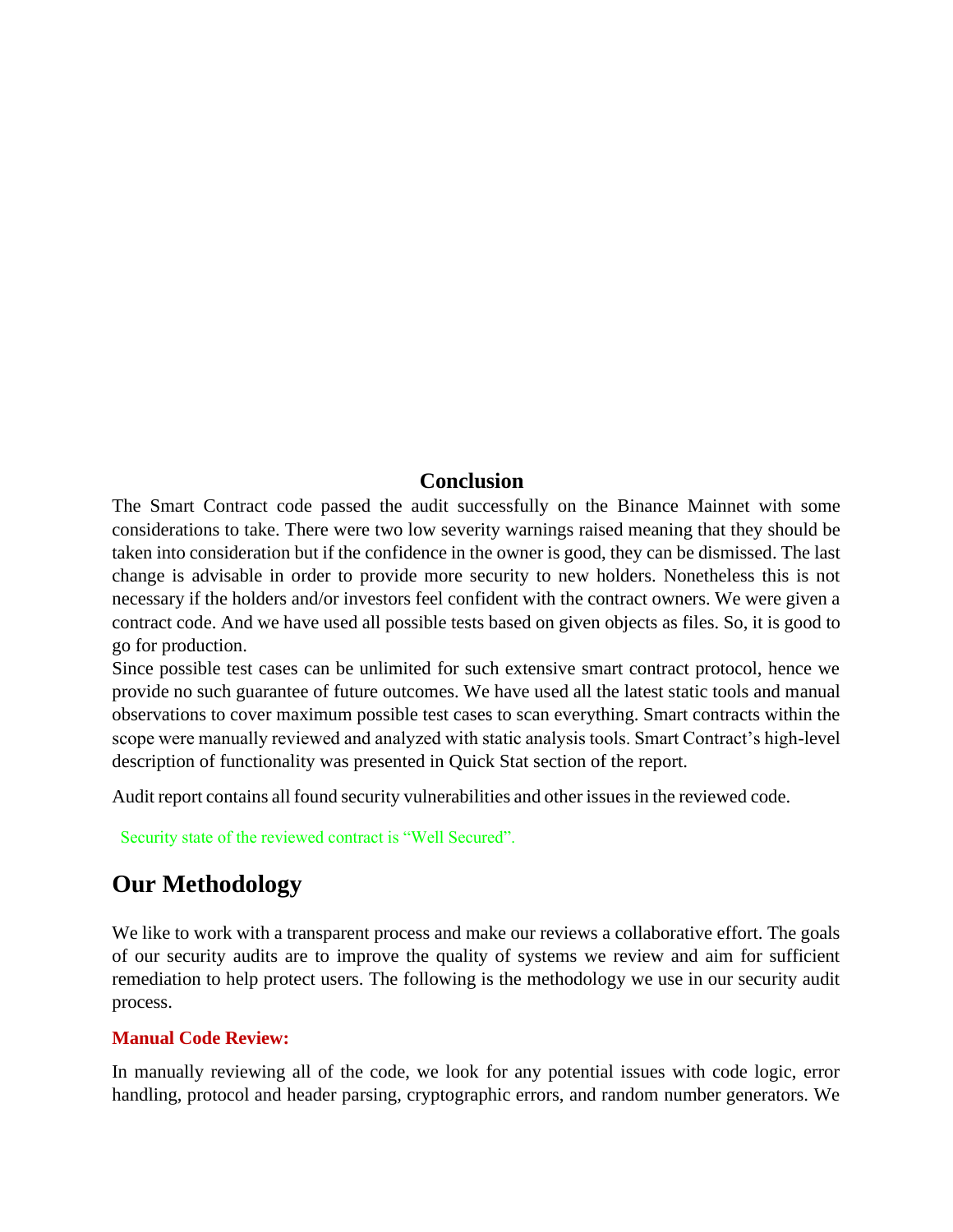also watch for areas where more defensive programming could reduce the risk of future mistakes and speed up future audits. Although our primary focus is on the in-scope code, we examine dependency code and behavior when it is relevant to a particular line of investigation.

### **Vulnerability Analysis:**

Our audit techniques included manual code analysis, user interface interaction, and whitebox penetration testing. We look at the project's web site to get a high-level understanding of what functionality the software under review provides. We then meet with the developers to gain an appreciation of their vision of the software. We install and use the relevant software, exploring the user interactions and roles. While we do this, we brainstorm threat models and attack surfaces. We read design documentation, review other audit results, search for similar projects, examine source code dependencies, skim open issue tickets, and generally investigate details other than the implementation.

#### **Documenting Results:**

We follow a conservative, transparent process for analyzing potential security vulnerabilities and seeing them through successful remediation. Whenever a potential issue is discovered, we immediately create an Issue entry for it in this document, even though we have not yet verified the feasibility and impact of the issue. This process is conservative because we document our suspicions early even if they are later shown to not represent exploitable vulnerabilities. We generally follow a process of first documenting the suspicion with unresolved questions, then confirming the issue through code analysis, live experimentation, or automated tests. Code analysis is the most tentative, and we strive to provide test code, log captures, or screenshots demonstrating our confirmation. After this we analyze the feasibility of an attack in a live system.

#### **Suggested Solutions:**

We search for immediate mitigations that live deployments can take, and finally we suggest the requirements for remediation engineering for future releases. The mitigation and remediation recommendations should be scrutinized by the developers and deployment engineers, and successful mitigation and remediation is an ongoing collaborative process after we deliver our report, and before the details are made public.

# <span id="page-14-0"></span>**Disclaimers**

#### <span id="page-14-1"></span>Privacy Block Solutions Disclaimer

Block Solutions team has analyzed this smart contract in accordance with the best industry practices at the date of this report, in relation to: cybersecurity vulnerabilities and issues in smart contract source code, the details of which are disclosed in this report, (Source Code); the Source Code compilation, deployment and functionality (performing the intended functions).

Due to the fact that the total number of test cases are unlimited, the audit makes no statements or warranties on security of the code. It also cannot be considered as a sufficient assessment regarding